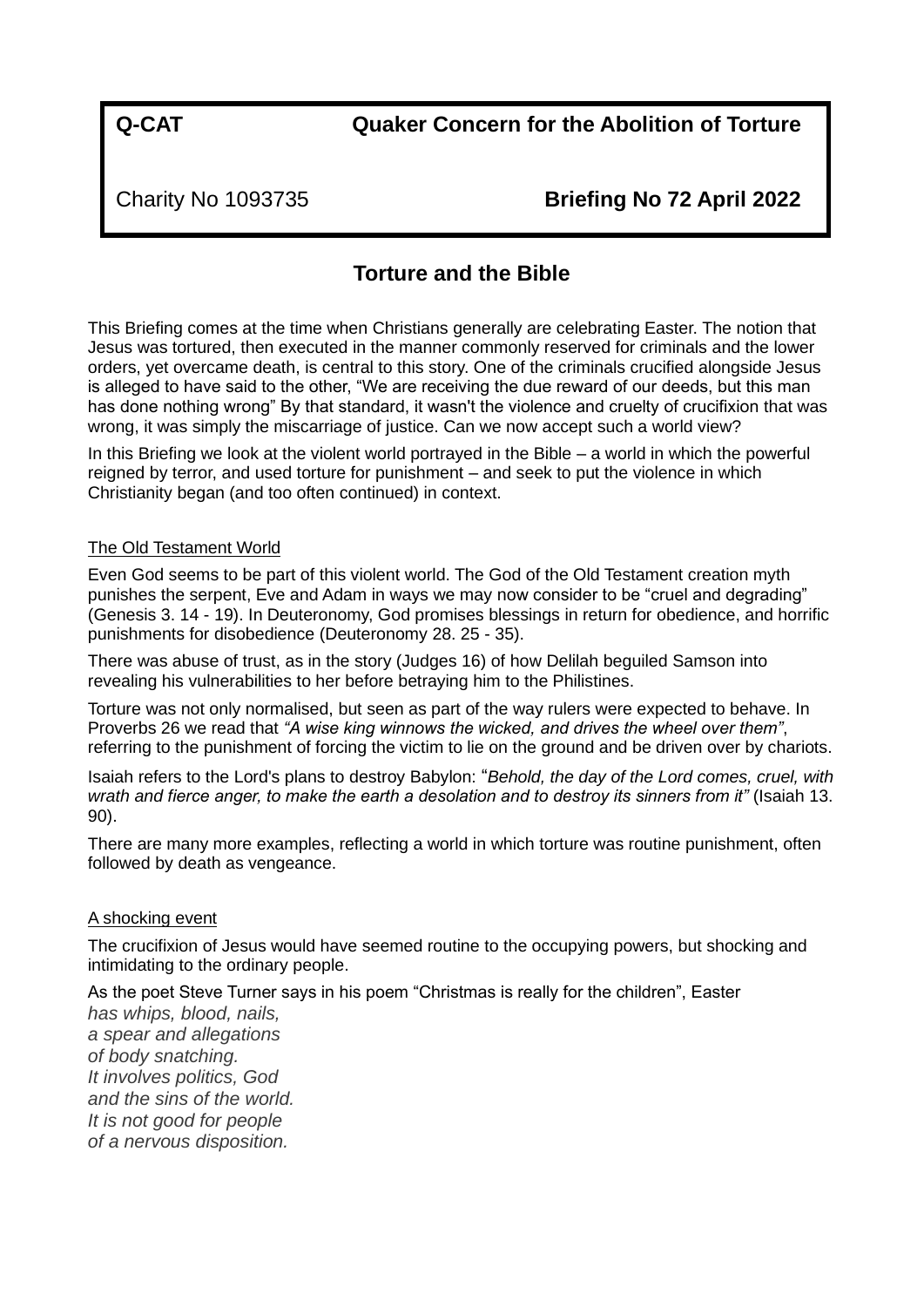## **News of forced arrest, beatings, torture and execution**

We have limited information as everything happened in the dead of night, but we have received news that a popular public figure was taken by force at night by a mob and security guards to the power base of leading local officials. Following initial night-time interrogation by the high priest, the person was manhandled to the highpriest's close ally, the regional head of the occupying force, for sentencing. He was however then passed to the local king for further interrogation but was swiftly returned to the political governor.

Though no clear case against him was made he was led away to be mocked and beaten. Mob rule took over, a crowd incited by local leaders demanded death. Regional officials, after three attempts to release him, handed him over to the local military for execution.

After being forced to march across the city carrying the cross on which he was to be killed, while being all the time mocked by the crowd, he was taken outside the city walls to a known area for execution.

He was left to hang on a cruel system of execution developed by the military to exert fear on the community. People who he supported only days or weeks before came to mock him in his final moments of life.

Observers of the events have commented that while the occupying powers feared that he might be the focal point for a local uprising, the religious leaders (whose status was dependent on the permission of the occupying power) feared that he might be a threat to the temple's source of income because of his public condemnation of some of their practices.

Finally, he died and due to local customs was placed in a tomb but no time was left to complete normal burial rituals. A giant rock was placed against the tomb and guards left on duty in case followers tried to remove the body and claim some type of miracle from this terrible execution.



Image: https://www.flickr.com/photos/paullew/16976258845

### An Opportunity?

Unlike the events referred to on the first page of this briefing, the story of the crucifixion and what happened immediately afterward seems to carry no implication that it was part of how God intended the world to be – on the contrary, it was meant to be the opportunity for a new beginning. But that wasn't quite what happened.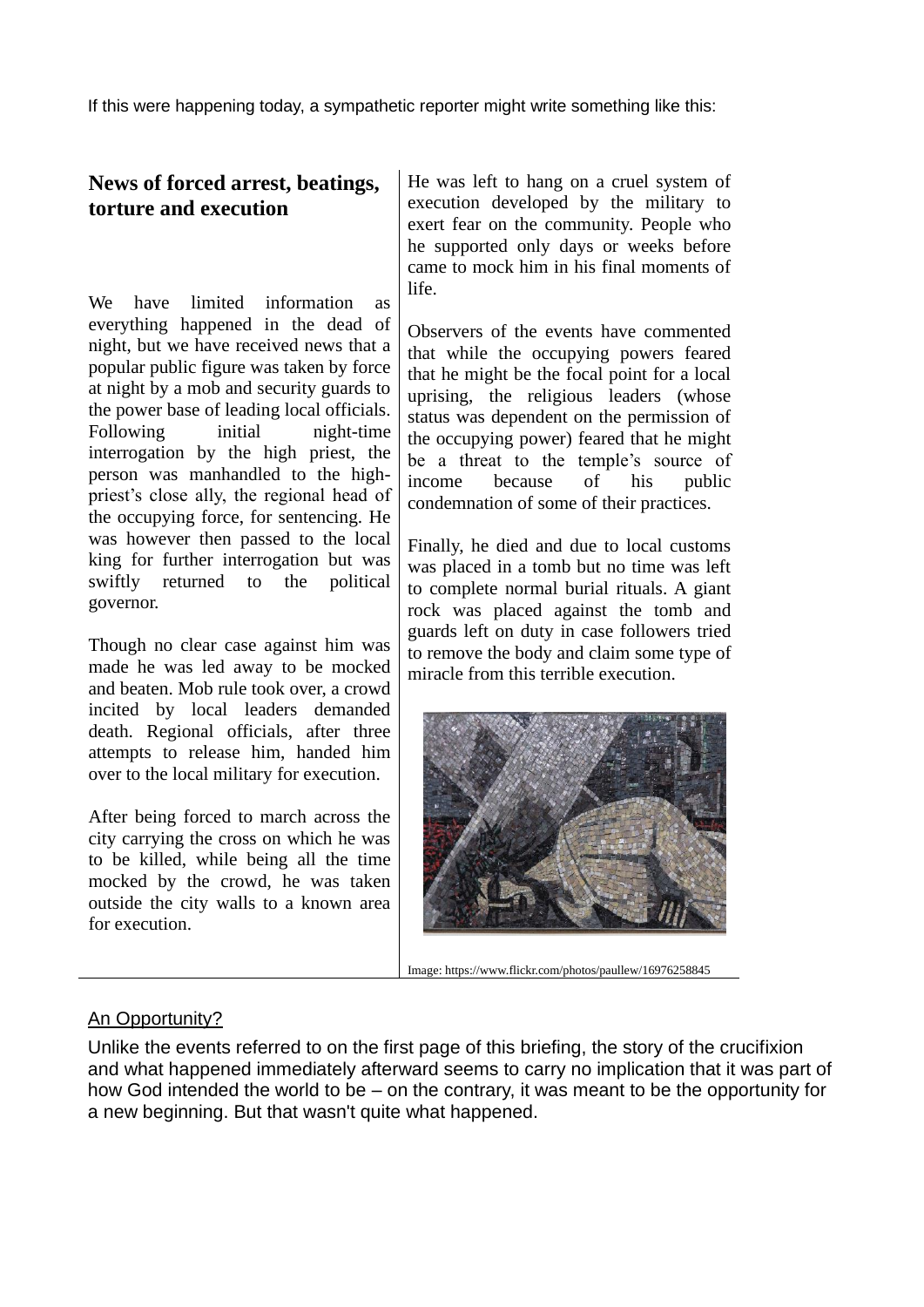### After the crucifixion

Torture continued, and continues. There are many examples in the New Testament of followers suffering torture, and even glorying in their own steadfastness under such duress.

Paul and Silas, travelling in the ministry some time after the crucifixion, were beaten and cast into jail. They did not flee, even though they could have done so, but used the opportunity to preach the new faith (Acts 16. 16-34). Paul, in his letter to the Hebrews, reminds them, in chapter 11, of some of the truly horrific tortures suffered in the past by the faithful, and seems to downplay such suffering, "for here we have no lasting city, but we seek the city which is to come". Revelation 9 refers to torture, not followed by death, but making the victims wish for death. Locusts were allowed "to torture for five months [those who did not have the mark of God on their foreheads] until "men will seek death and will not find it" (Revelation 9 4-6).

Long after biblical times torture was practised in the name of Christianity. The examples throughout history are too many, and too well known, to be repeated here. And torture still continues around the world, despite being illegal.

### How do we respond today?

At Easter time we remember Jesus. For some these events are as real as if they had happened yesterday. To others it is a symbolic death of a good man who tried to help the world. Whatever we believe, it is a shocking story of corruption, illegal and secret trials and torture.

To many, the rolling-back of the rock shone Light into the world and gave the hope of redemption and resurrection. We need this Light to enable us to look into dark places and help those subject to torture and execution. May we help bring Light to the many victims without justice.

In Q-CAT we remember many who go through such terrible steps of aggressive arrest, mock trial, beatings, torture, and execution. For many families the body has never been found, never put to rest. The loss is made worse as the authorities do not even view that these individuals existed, it is only the parents and family who can love and mourn their loved ones.

Many organisations and individuals campaign against torture. In Q-CAT we also recognise what torture does to the perpetrators, and indeed to us all. We refuse to accept torture and inhuman treatment as simply part of political reality. We recall the cynical collusion between Herod and Pilate – it has a disturbingly modern ring to it. We have work to do.

*- Think about how you might have behaved and felt if you had been a member of the crowd watching Jesus carry his cross up the hill / one of his cousins who had been following his activities over the previous few years / someone whom Jesus had helped.* 

*Having read this Briefing, you might like to use it as the basis for a meditation:*

*<sup>-</sup> Think about how you might have behaved as an uninvolved citizen in Germany or Italy in the 1930s, or in Russia today.* 

*<sup>-</sup> Maybe you would like to explore how it feels to be a different person from yourself with different values and reactions. It can be useful to try to stand shoulder to shoulder with them; seeing their perspective even though it may be radically different from your own.*